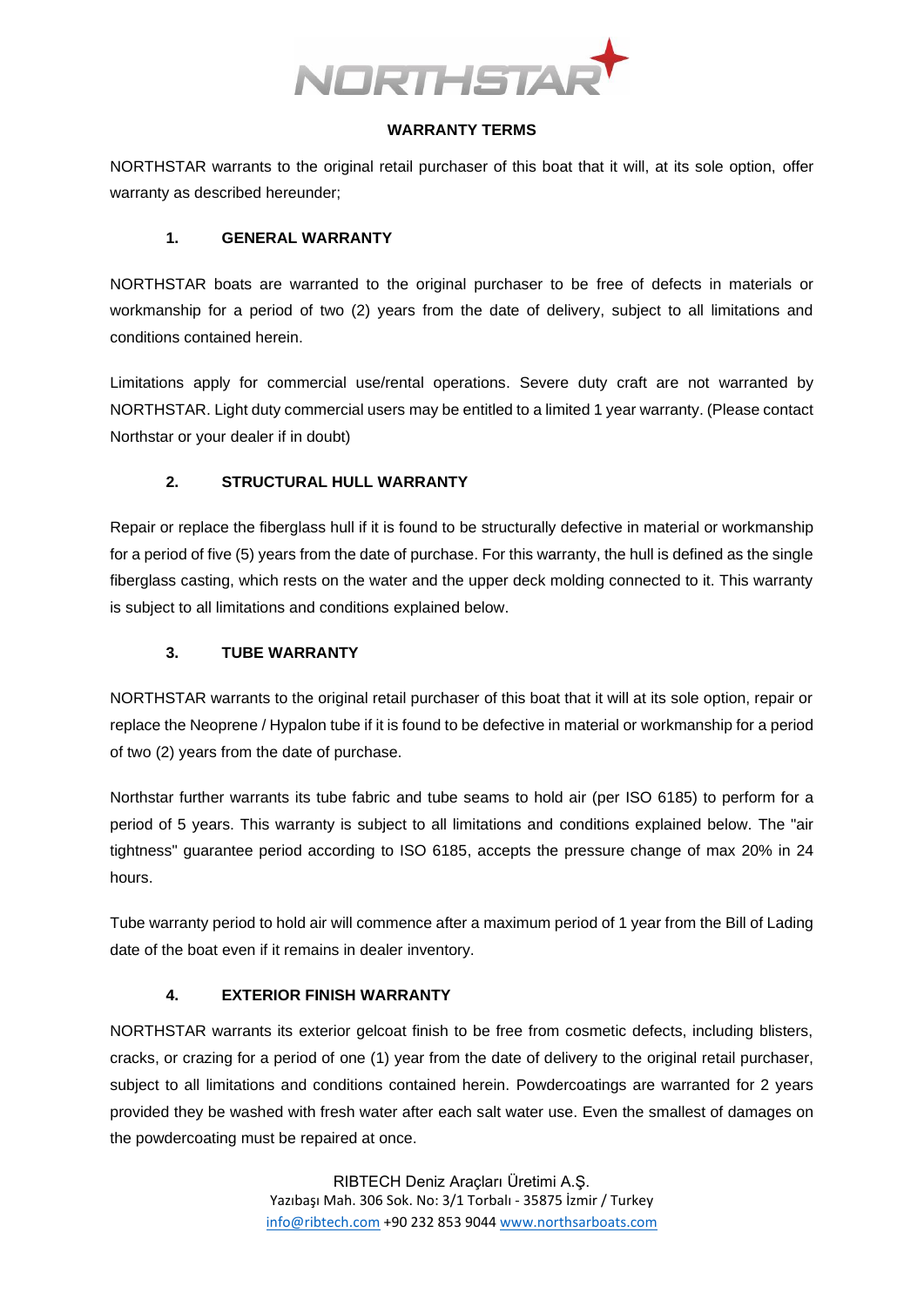

### **5. CUSTOMER OBLIGATIONS**

The following procedures and customer obligations are conditions precedent to the availability of any benefits under warranty terms:

- Warranty coverage is available only to customers who purchased from an Authorized NORTHSTAR Dealer.
- Routine and timely maintenance and proper upkeep as outlined in the Owners Manual is the responsibility of the owner and is necessary to obtain warranty coverage.
- All warranty work is to be carried out at NORTHSTAR factory, authorized services or authorized distributors of NORTHSTAR. After it has been established that there is a valid claim under this warranty, NORTHSTAR will authorize, in writing, repairs to be made. Transportation or any other haul out or handling expenses to and from the repair facility will not be covered by this warranty and is the responsibility of the boat owner.
- The purchaser must give the dealer from whom the boat was purchased written notice of any claim under this warranty period and within a reasonable period of time (not to exceed thirty (30) days) after the defect is or should have been discovered. NORTHSTAR will not repair any condition or replace any part if a claim is not made on time.
- NORTHSTAR will not repair any condition or replace any part if the use of the boat is continued after the defect is or should have been discovered; such continued use causes other or additional damage to the boat or parts of the boat.
- Only the dealer should write or call the "warrantor", NORTHSTAR.
- NORTHSTAR will then determine whether the claim is covered by this warranty and will advise the dealer.
- The dealer will contact the NORTHSTAR Boat owner regarding instructions for delivery of boat or part for warranty repair if it is covered under warranty.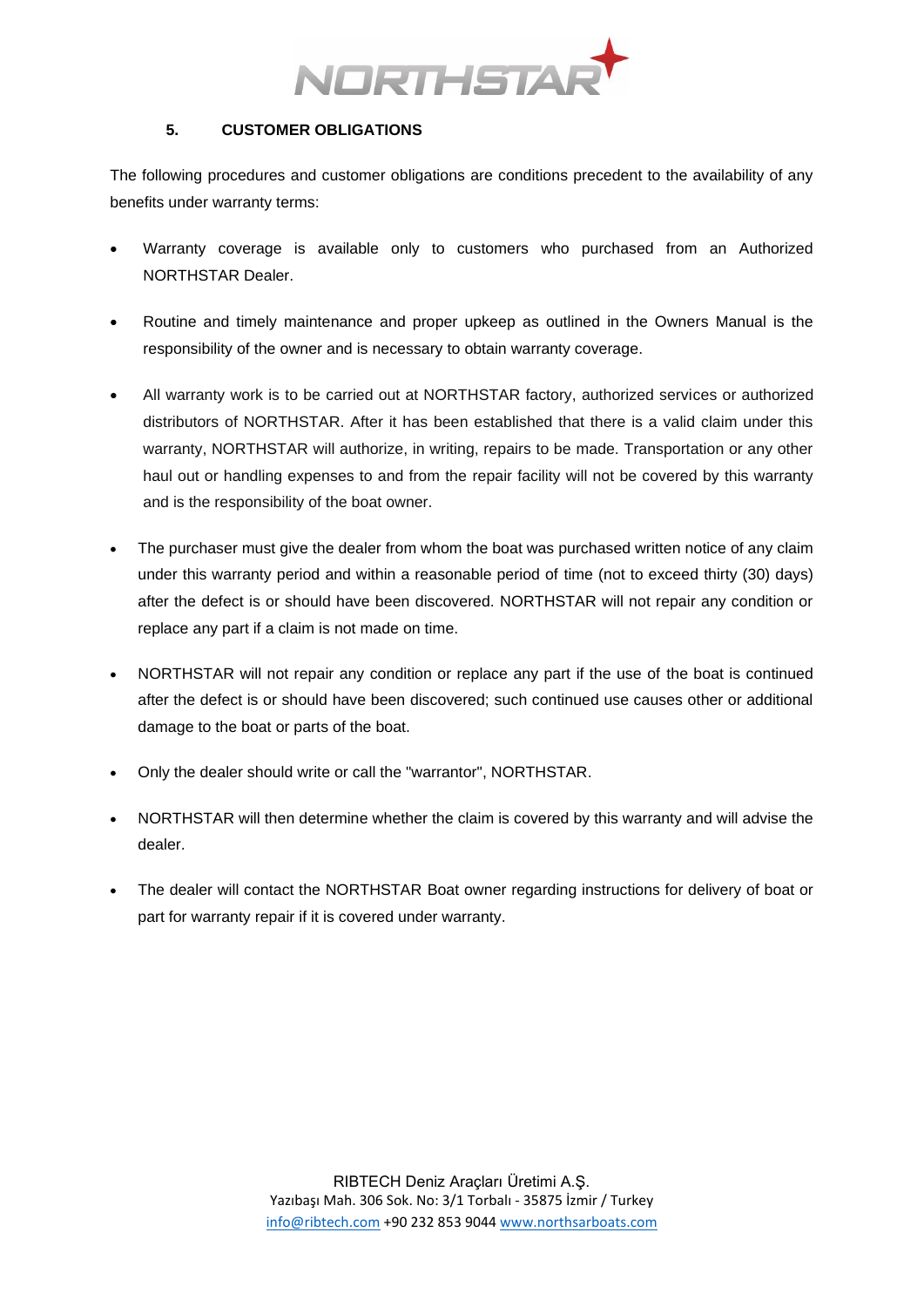

### **6. WARRANTY EXCEPTIONS**

NORTHSTAR warranty does not cover the following:

- If the Hull Identification Number (HIN) molded to the transom is changed, defaced, or tampered with in any way.
- Engines, metal plating or finishes, windshield breakage, leakage, fading and deterioration of paints, canvas, upholstery, and fabrics;
- Gelcoat surfaces including, but not limited to, cracking, crazing, discoloration or blistering beyond the one (1) year warranty period;
- Routine maintenance items, adjustments, normal wear and tear, puncture, discoloration, oxidation, abrasion, mildew. Wear and tear items include but not limited to rubbing strakes, keel guards, and ropes.
- Accessories and items which were not part of the boat when shipped from the NORTHSTAR factory, and/or any damage caused thereby;
- Damage caused by misuse, accident, galvanic corrosion, negligence, lack of proper maintenance, theft, environmental corrosion, acid rain, chemical fallout, bird lime, tree sap, hail, extreme weather, mechanical shocks or improper tampering;
- Esthetical defects (stains, scratches, mold, pressure marks, dirt, deformation) on the tube surface
- Any boat used for racing, competitions, rental and commercial operations (see 3. GENERAL WARRANTY)
- Use of the boat with improper tube inflation;
- If powdercoated surfaces are not maintained well and not rinsed after each salt water use
- Any boat operated contrary to any instructions furnished by NORTHSTAR or operated in violation of any laws, rules or regulations;
- If alterations have been made to the boat;
- If tube covers or tube sleeves are used:
- Transportation costs of the boat or parts, or any other haul out or handling expenses to and from the repair facility,

RIBTECH Deniz Araçları Üretimi A.Ş. Yazıbaşı Mah. 306 Sok. No: 3/1 Torbalı - 35875 İzmir / Turkey [info@ribtech.com](mailto:info@ribtech.com) +90 232 853 9044 [www.northsarboats.com](http://www.northsarboats.com/)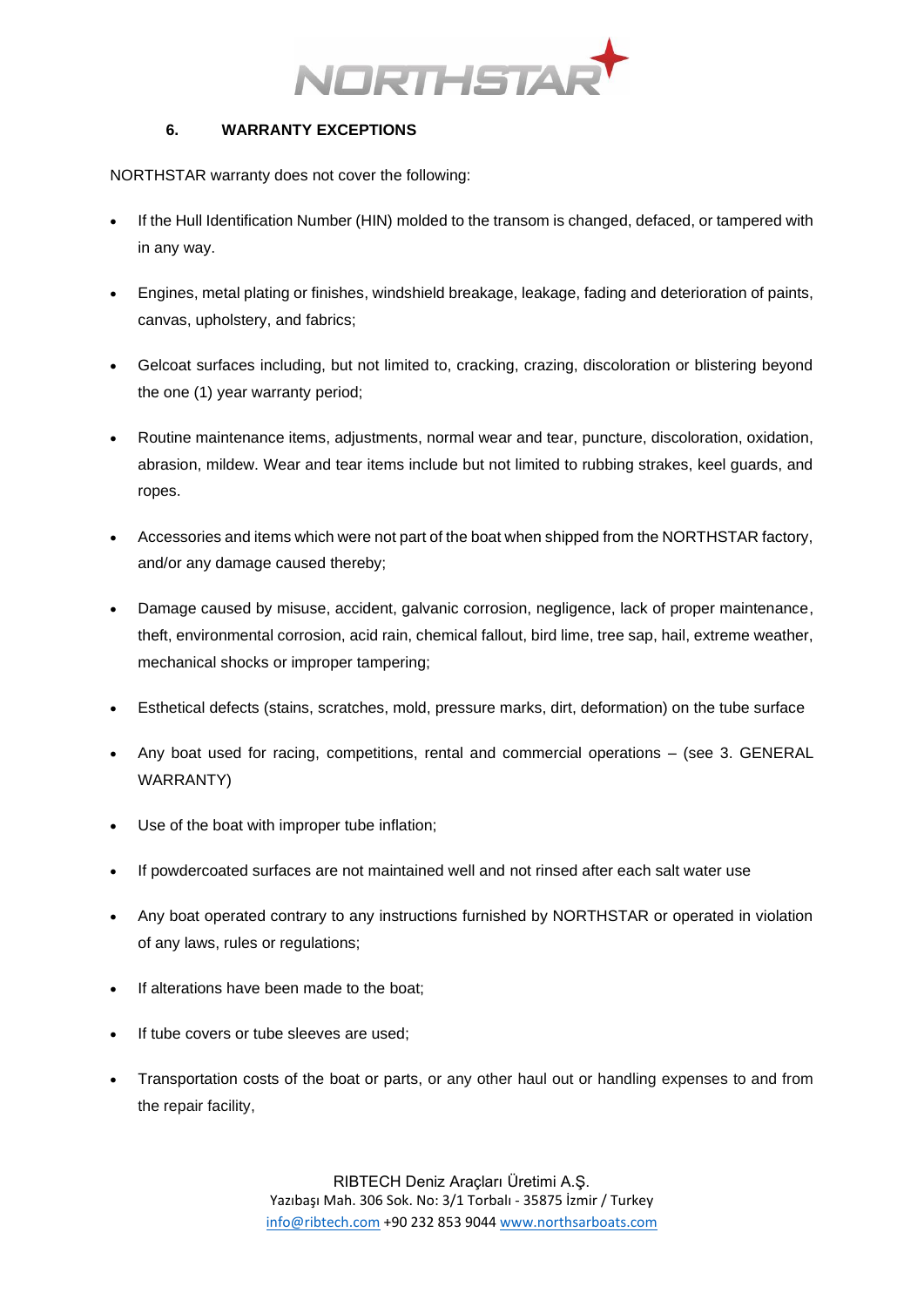

- Any published or announced catalog performance characteristics of speed, fuel, and oil consumption, and static or dynamic performance in the water;
- Any boat that has been powered beyond NORTHSTAR's power or engine weight recommendations;
- Boats damaged by accident and boats damaged while being loaded onto, transportation upon or unloaded from trailers, cradles, or other devices used to place boats in the water, remove boats from water or store or transport boats on or over land;
- Costs or charges derived from inconveniences or loss of use, commercial or monetary loss due to time loss and any other special, incidental or consequential damage of any kind or nature;
- Improper use, in particular negligent use, or rash use, misuse, or abnormal use;
- Use of damaging chemicals in cleaning, use of abrasives
- Accident or catastrophe such as but not limited to explosion, fire, flood, storm, lightning, transport, riot, theft, earthquake and collision;
- Unsuitable storage or transportation conditions including but not limited to storing in an environment suitable for mildew growth, storing wet, fouled, unprotected, overinflated, under freezing temperatures, under extremely hot conditions, unventilated conditions, transporting or storing hull unevenly supported.
- Any repair or replacement of parts covered by this warranty will not extend the life of this warranty or any downtime period for repairs will not be added to the warranty period.

## **7. TRANSFER OF WARRANTY**

This warranty automatically transfers to subsequent owners within the warranty period offered to the original purchaser. Warranty will not be transferred on any commercially operated craft.